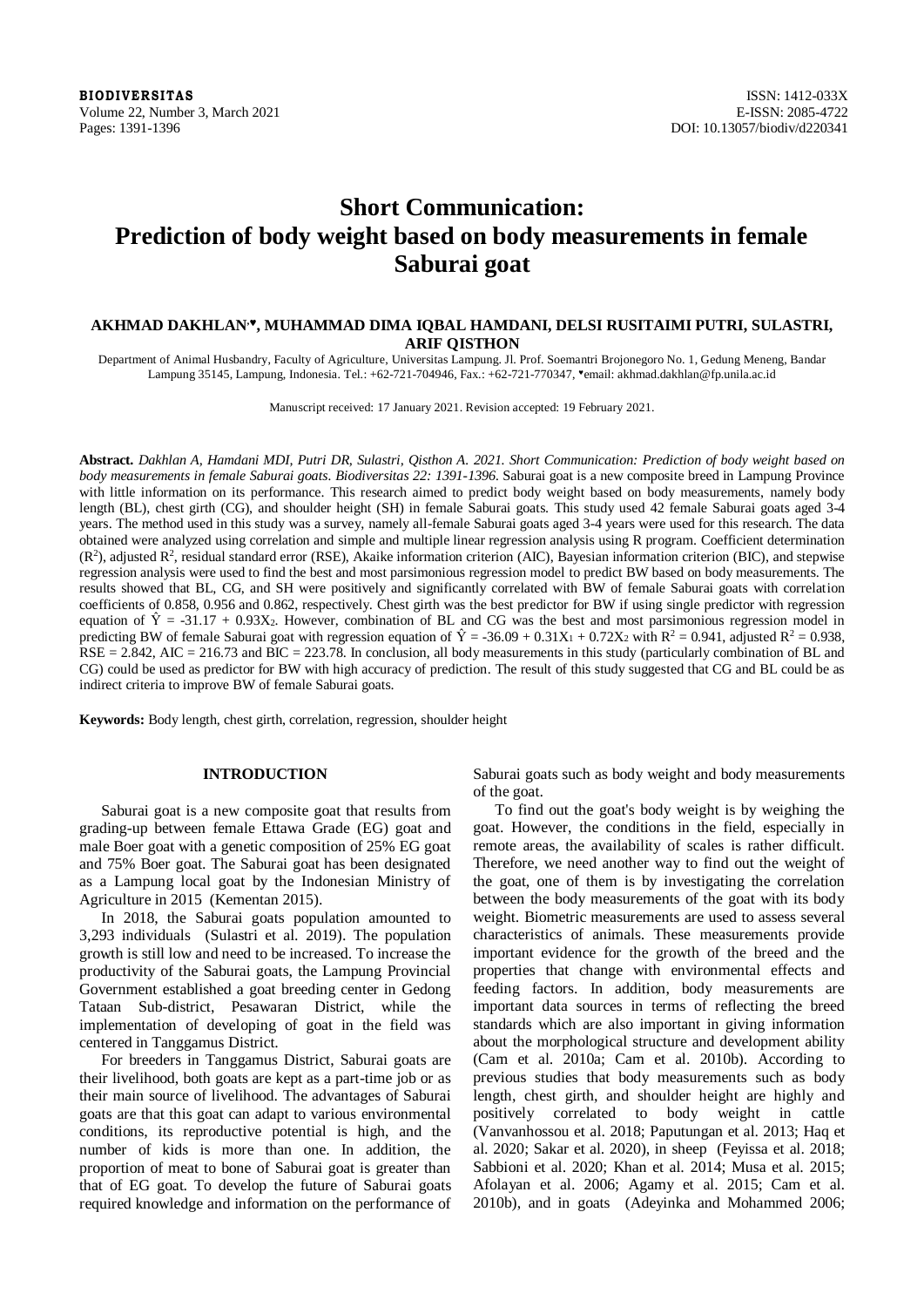Khan et al. 2006; Abdallah et al. 2019; Abd-Allah et al. 2019; Dakhlan et al. 2020; Alex et al. 2010; Cam et al. 2010a; Chitra et al. 2012; Tsegaye et al. 2013). The high and positive relationship between body weight and body measurements can be utilized to form a formula of equation, namely regression equation. Therefore, goat body measurements can be used as predictors in the regression equation to estimate goat body weight. On the other hand, research on prediction of body weight of Saburai goat is very limited, therefore, the current study aimed to predict live body weight of female Saburai goat based on body measurements, namely body length (BL), chest girth (CG) and shoulder height (SH). This research is expected to be very useful for predicting goat weights, especially in situations in the field with small-scale farmers with difficulties in getting the scales.

# **MATERIALS AND METHODS**

This research was conducted in May-June 2019 at the goat breeding center, namely in the Regional Technical Implementation Unit of the Negerisakti Goat Breeding Center, Gedong Tataan Sub-district, Pesawaran District, Lampung Province. The goat used in this study were 42 female Saburai goats aged 3-4 years. The goats were reared intensively with feedstuff given were forages consisted of legume such as "Gamal" *(Gliricidia sepium), Indigofera*  sp.*,* and "Kaliandra" *(Calliandra calothyrsus)* and grass such as "Rumput setaria" (*Setaria sphacelata*) which were cut and carried from field. The tools used in this study were 250 kg capacity scales with sensitivity 0.1 kg, 150 cm capacity measuring tapes with sensitivity 0.1 cm, and 150 cm capacity measuring sticks with sensitivity 0.1 cm.

The method used was a survey method, which was observing all goats at the study site in accordance with predetermined goat criteria, which were 3-4 years old. Data on body weight (BW) and body measurements (body length = BL, chest girth = CG, and shoulder height =SH) of the Saburai goat were analyzed for correlation and regression using the R program (R Core Team 2020). Correlations between variables were analyzed using Pearson correlation, while regression between body weight and body measurements was analyzed using simple and multiple regression. Simple regression and multiple regression equations can be formulated using the regression equation.

 $\hat{Y} = a + b_1 X_1$  $\hat{Y} = a + b_2 X_2$  $\hat{Y} = a + b_3 X_3$  $\hat{Y} = a + b_1X_1 + b_2X_2$  $\hat{Y} = a + b_1X_1 + b_3X_3$  $\hat{Y} = a + b_2X_2 + b_3X_3$  $\hat{Y} = a + b_1X_1 + b_2X_2 + b_3X_3$ 

Where:  $\hat{Y}$  is the dependent variable which is BW, X is the independent variable, a is a constant, b1, b2, and b3 are the regression coefficients for the variable of BL  $(X_1)$ , CG  $(X_2)$ , and SH  $(X_3)$ . Bodyweight (BW) was measured by weighing the goat using a 250 kg capacity scale (Gea brand), while CG was measured in a circular circumference around the chest cavity just behind the elbow of the forelegs using mater tape. Body length (BL) was measuring the distance between the shoulder joint and a lump of sitting bone using a measuring stick. Shoulder height was measured perpendicular from the highest shoulder over the feet to the ground using a measuring stick (Khan et al. 2006; Nurhayati et al. 2014; Abdallah et al. 2019).

Normality of data distribution was checked using boxplot and Kolmogorov-Smirnov and Shapiro test. To find the best and most parsimonious regression model for predicting goat body weight we used coefficient of determination  $(R^2)$ , adjusted  $R^2$ , residual square error (RSE), Akaike information criterion (AIC) and Bayesian information criterion (BIC) and also stepwise regression analysis (Dakhlan et al. 2020). The model with the highest  $R<sup>2</sup>$  and adjusted  $R<sup>2</sup>$  and the lowest RSE, AIC and BIC values was the best regression model to predict the bodyweight of female Saburai goats. We also checked multicollinearity for independent variables in multiple linear regression (Dakhlan 2019).

# **RESULTS AND DISCUSSION**

#### **Body measurements**

This research on average body weight and body measurements including BL, CG, and SH are presented in Table 1 and Figure 1. These table and figure indicated that the means and medians of body weights and body measurements of female Saburai goats were similar meaning that the data were balance between below and upper the median. Based on Kolmogorov-Smirnov and Shapiro test indicated that the body weight and body measurements data of female Saburai goats were normally distributed.

# **Correlation and regression between body**

**measurements and bodyweight of female Saburai goat**

The correlation analysis of BW of Saburai goat with body measurements is presented in Table 2 and described in Figure 2. Based on the analysis of the correlation coefficient value of body measurements on BW of the Saburai goat, CG has the highest correlation value (r) of 0.956 followed by SH of 0.862 and the lowest BL, namely 0.858. Furthermore, the correlation between BL and SH was the highest (0.921) while correlation between BL and CG was the lowest among the body measurements.

Correlation between BW and body measurements (either single or combination of body measurements) and regression equation along with selection parameters for body weight prediction of Saburai goat based on body measurements are presented in Table 3.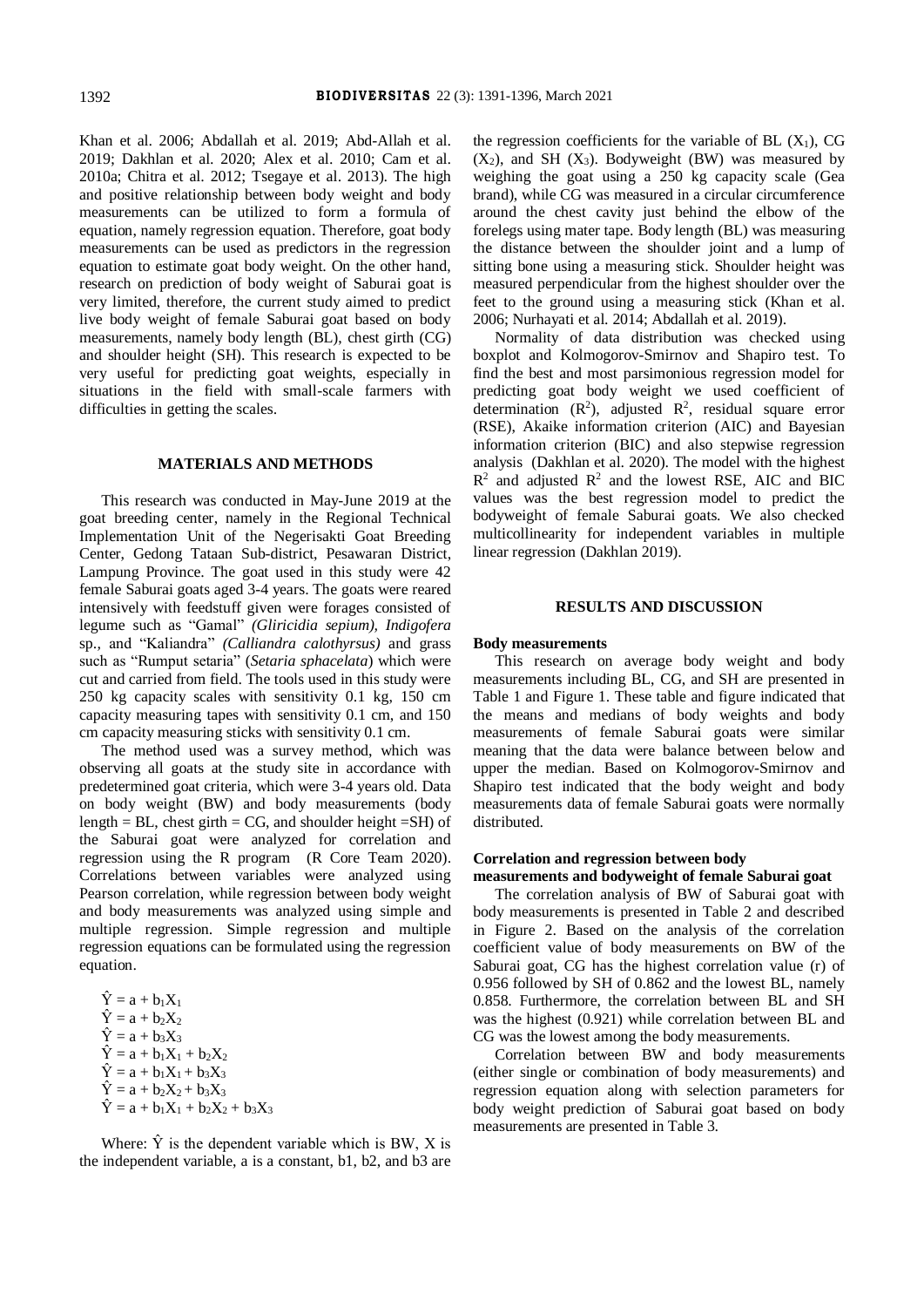| <b>Variables</b>                                  | $\mathbf n$      | Mean                                    | $\mathbf{S}\mathbf{d}$ | Median                                                        | Minimum | <b>Maximum</b>                                                   | $CV\%$ |
|---------------------------------------------------|------------------|-----------------------------------------|------------------------|---------------------------------------------------------------|---------|------------------------------------------------------------------|--------|
| Bodyweight (kg)                                   | 42               | 32.10                                   | 11.43                  | 32.70                                                         | 14.60   | 52.50                                                            | 35.61  |
| Body length (cm)                                  | 42               | 61.16                                   | 10.25                  | 63.00                                                         | 43.00   | 79.00                                                            | 16.13  |
| Chest girth (cm)                                  | 42               | 68.02                                   | 13.16                  | 67.00                                                         | 50.00   | 86.00                                                            | 17.28  |
| Shoulder height (cm)                              | 42               | 58.79                                   | 7.04                   | 60.00                                                         | 45.00   | $70.00\,$                                                        | 11.97  |
| 8<br>$\overline{a}$<br>Body weight (kg)<br>8<br>8 | Body length (cm) | 8<br>54<br>g<br>8<br>8<br>ЬΩ<br>8<br>40 |                        | 58<br>8<br>54<br>Chest girth (cm)<br>g<br>8<br>8<br>ပ္စာ<br>8 |         | Я<br>8<br>Shoulder height (cm)<br>8<br>10<br>8<br>$\frac{16}{4}$ |        |

**Table 1.** Statistics of body weight and body measurements of female Saburai goats aged 3-4 years

**Figure 1.** Boxplot of body weight and body measurements of female Saburai goats aged 3-4 years



**Figure 2.** Correlation plot among variables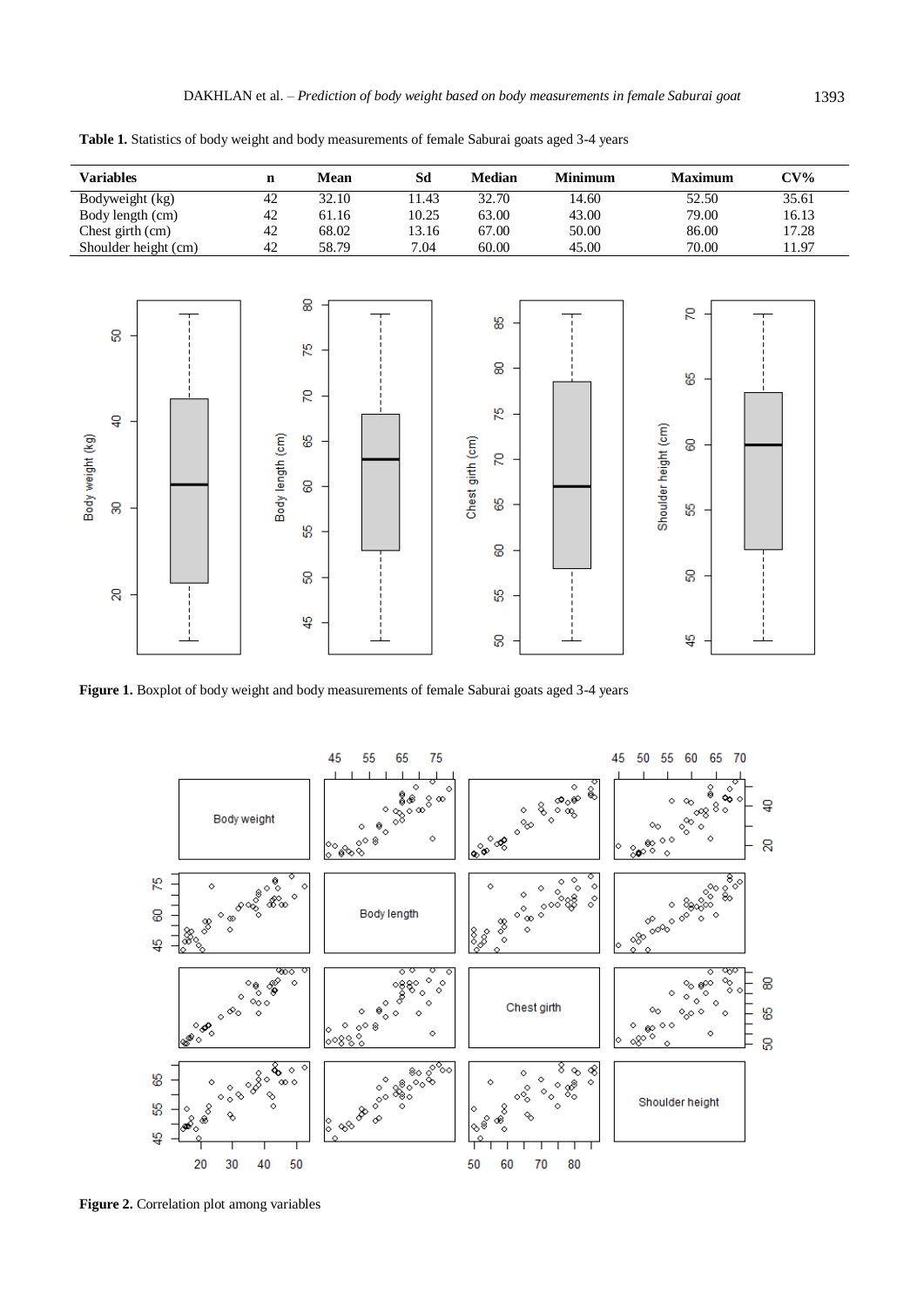|                 | <b>Bodyweight</b> | <b>Body length</b> | Chest girth | Shoulder height |
|-----------------|-------------------|--------------------|-------------|-----------------|
| Bodyweight      |                   |                    |             |                 |
| Body length     | 0.858             |                    |             |                 |
| Chest girth     | 0.956             | 0.793              |             |                 |
| Shoulder height | 0.862             | 0.921              | 0.804       |                 |

**Table 2.** Correlations among variables

**Table 3.** Regression equation for prediction of body weight of Saburai goat based on body measurements along with their parameters

| <b>Regression equation</b>                       |           | $\mathbb{R}^2$ | Adi. $\mathbb{R}^2$ | <b>RSE</b> | AIC    | <b>BIC</b> |
|--------------------------------------------------|-----------|----------------|---------------------|------------|--------|------------|
| $\hat{Y} = -28.69 + 0.99X_1$                     | $0.858**$ | 0.736          | 0.729               | 5.946      | 279.30 | 284.58     |
| $\dot{Y} = -31.17 + 0.93X_2$                     | $0.956**$ | 0.915          | 0.913               | 3.381      | 230.74 | 236.02     |
| $\dot{Y} = -50.24 + 1.40X_3$                     | $0.862**$ | 0.744          | 0.737               | 5.855      | 277.97 | 283.25     |
| $\dot{Y} = -36.09 + 0.31X_1 + 0.72X_2$           | $0.962**$ | 0.941          | 0.938               | 2.842      | 216.73 | 223.78     |
| $\dot{Y} = -43.10 + 0.48X_1 + 0.78X_3$           | $0.877**$ | 0.770          | 0.759               | 5.614      | 275.29 | 282.34     |
| $\dot{Y} = -42.33 + 0.72X_2 + 0.43X_3$           | $0.967**$ | 0.939          | 0.936               | 2.888      | 218.14 | 225.18     |
| $\dot{Y} = -39.68 + 0.20X_1 + 0.70X_2 + 0.21X_3$ | $0.954**$ | 0.943          | 0.939               | 2.823      | 217.09 | 225.90     |

Note:  $\hat{Y}$ : Body weight,  $X_1$ : Body length,  $X_2$ : Chest girth,  $X_3$ : Shoulder height. \*\*Significant at (P<0.01)

The highest correlation coefficient between BW and combination body measurements was between BW and combination of CG and SH (0.967), while the lowest correlation coefficient between BW and combination of body measurements was between BW and combination of BL and SH (0.877). Multicollinearity test for regression equation of BW on combination of BL and CG and BW on combination of CG and SH resulted in multicollinearity value under 5 indicating no multicollinearity among the body measurements. On the contrary, multicollinearity test for regression equation of BW on BL and SH and also BW on BL, CG and SH resulted in multicollinearity value above 5 indicating there was multicollinearity among the body measurements. The existence of multicollinearity of regression equation implies that the information provided by one body measurement about the BW is redundant in the presence of the other body measurements.

### **Discussion**

Figure 1 shows us that BW and body measurements data were normally distributed. The results showed that bodyweight of the female Saburai goat was 32.10 kg on average with a standard deviation of 11.43 kg, median 32.70 kg, smallest data (minimum) 14.6 kg, largest data (maximum) 52.5 kg and variation coefficient of 35.61%. Likewise, the body measurements of the Saburai goat can be seen in Table 1. This result indicated that goats body weight variation was high enough although their ages were close to each other (3-4 years old). This variation might be caused by the difference of their genetic potential for growth, because their environmental factor such as feeding and rearing management was relatively the same. Consequently, this big body weight variation could be a good indicator for a successful selection program.

The results of this study showed lower results compared to the results reported by Dakhlan et al. (2020) that the BW, BL, CG and SH of adult female Ettawa Grade (EG) goats were 37.07 kg, 71.27 cm, 78.33 cm and 73.86 cm, respectively. Body measurements of female Saburai goat of current study was lower than that of female Jawarandu goats of which the mean body length, chest girth and shoulder height were  $70.63 \pm 5.99$  cm,  $75.86 \pm 6.02$  cm, and  $67.99 \pm 5.87$  cm, respectively (Nurhayati et al. 2014). This difference may be caused by the differences in goat breeds and the environment and also the feed management applied. Bodyweight and body measurements of goats are greatly affected by environmental factors which produce varied body sizes, even in the same breed (Devendra and Burns 1994).

Table 3 shows that all the seven regression equations could predict BW of Saburai goat with significant correlation between body measurements and BW of Saburai goat. The result of this study indicated that CG was the best predictor for BW of female Saburai goat compared to using BL or SH if using only one body measurement. Addition of body measurement in the regression equation will increase the value of  $\mathbb{R}^2$ . However, combination of BL and CG (equation 4) was the best and more parsimonious predictor for BW of female Saburai goat with regression equation  $\hat{Y} = -36.09 + 0.31X_1 + 0.72X_2$ . This is because of the high of r (0.962),  $R^2$  (0.941) and adjusted  $R^2$  (0.938) and also the lowest AIC (216.73) and BIC (223.78) of the equation. In addition, there was no multicollinearity between BL and CG in equation 4. Although the highest r was equation 6 (0.967), but the other parameters were worse than equation 4. Likewise, equation 7 used all body measurements with the highest  $\mathbb{R}^2$ , adjusted  $\mathbb{R}^2$  and the lowest RSE, but for r and AIC and BIC, equation 4 was better and more parsimonious than equation 7. In addition, there was multicollinearity among independent variables in this equation 7 indicated by the VIF (variance inflation factor) which were higher than 5 (6.98 for BL, 2.99 for CG, and 7.33 for SH).

The best equation for equation 4 was supported by stepwise regression analysis which resulted in equation 4 where combination of BL and CG was the best predictor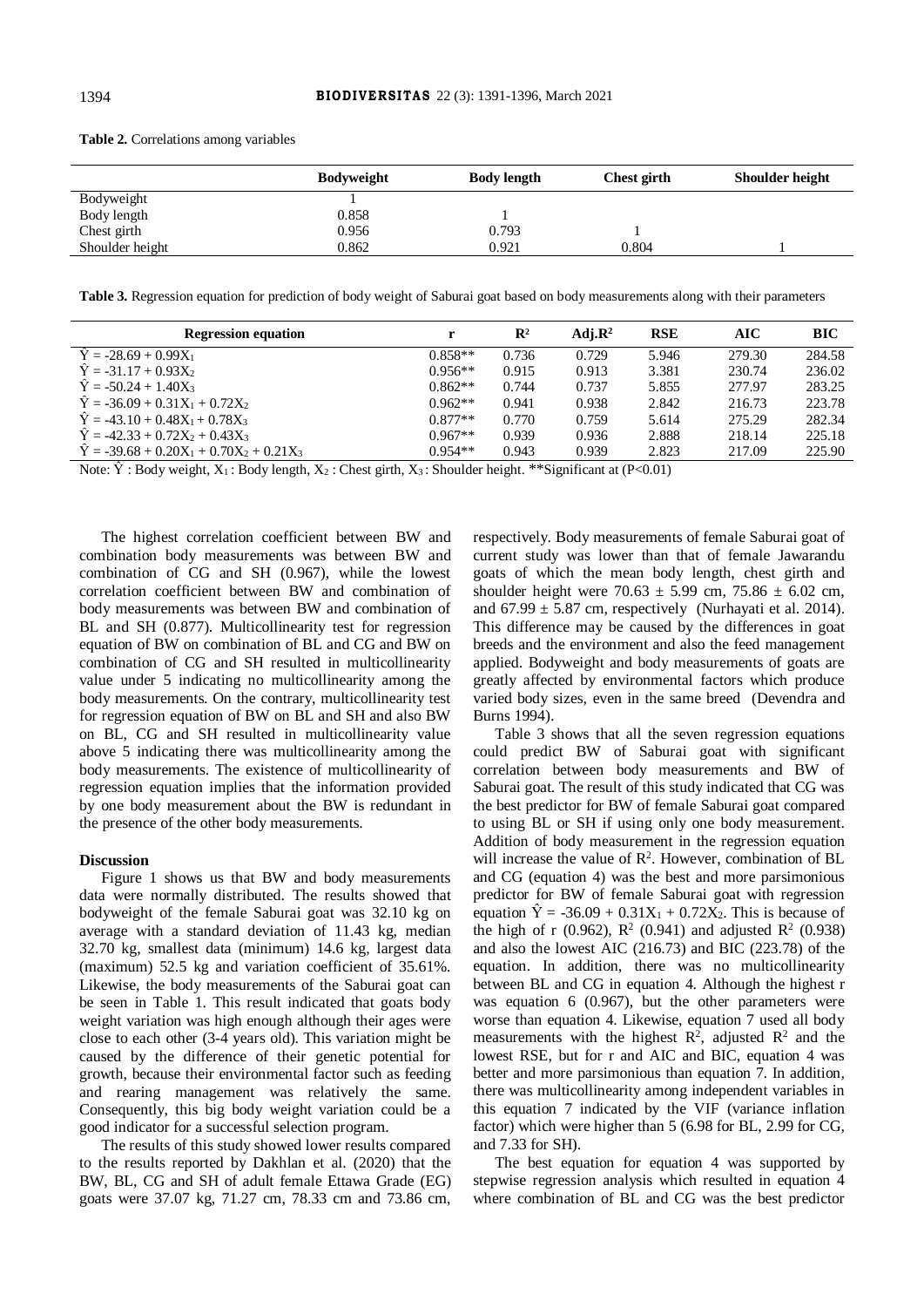and parsimonious for predicting the weight of female Saburai goat. The result of current study is in accordance with the result reported by Adeyinka and Mohammed (2006) that combination of CG and BL was the best predictor for live body weight of female Nigerian Red Sokoto goats. The present study also agree with the results reported by Dakhlan et al. (2020) that combination of CG an BL was the best predictor and more parsimonious regression model for predicting BW of female Ettawa Grade goats. Furthermore, regression equation using combination of BL and CG resulted in the lowest MSE (mean square error, 8.181) although its  $R<sup>2</sup>$  (0.719) was lower than that using combination of BL, CG and height at withers with  $R^2$  of 0.721 and MSE of 8.297 (Chitra et al. 2012). Three dimension (3D) figure describing regression model between BW and combination BL and CG can be seen in Figure 3.

Scatter plot and regression line if using single body measurements for predicting BW of female Saburai goat is shown in Figure 4. This figure shows us that bodyweight prediction using different single body measurements resulted in different accuracy indicated by the value of  $\mathbb{R}^2$ (0.736, 0.915 and 0.744 if using BL, CG and SH, respectively, as predictor) with different slope (0.99, 0.93 and 1.40, respectively). In addition, if using BL and CG as predictor, the two regression lines were almost parallel with similar slope (0.99 and 0.93, respectively), while regression line if using SH as predictor resulted in not parallel to each other indicated by the higher slope (1.40). The result of this study suggested that we cannot substitute body measurement one another to predict body weight of female Saburai goat if using single body measurement.

In conclusion, chest girth could be used as predictor of body weight of female Saburai goats if using single body measurement. Regression equation using combination of body length and chest girth resulted in the best prediction of body weight of female Saburai goat with more parsimonious.



**Figure 3.** 3D visualisation for the best and parsimonious regression equation between BW and combination of BL and CG



**Figure 4.** Scatter plot and regression line between body measurements and bodyweight of female Saburai goat